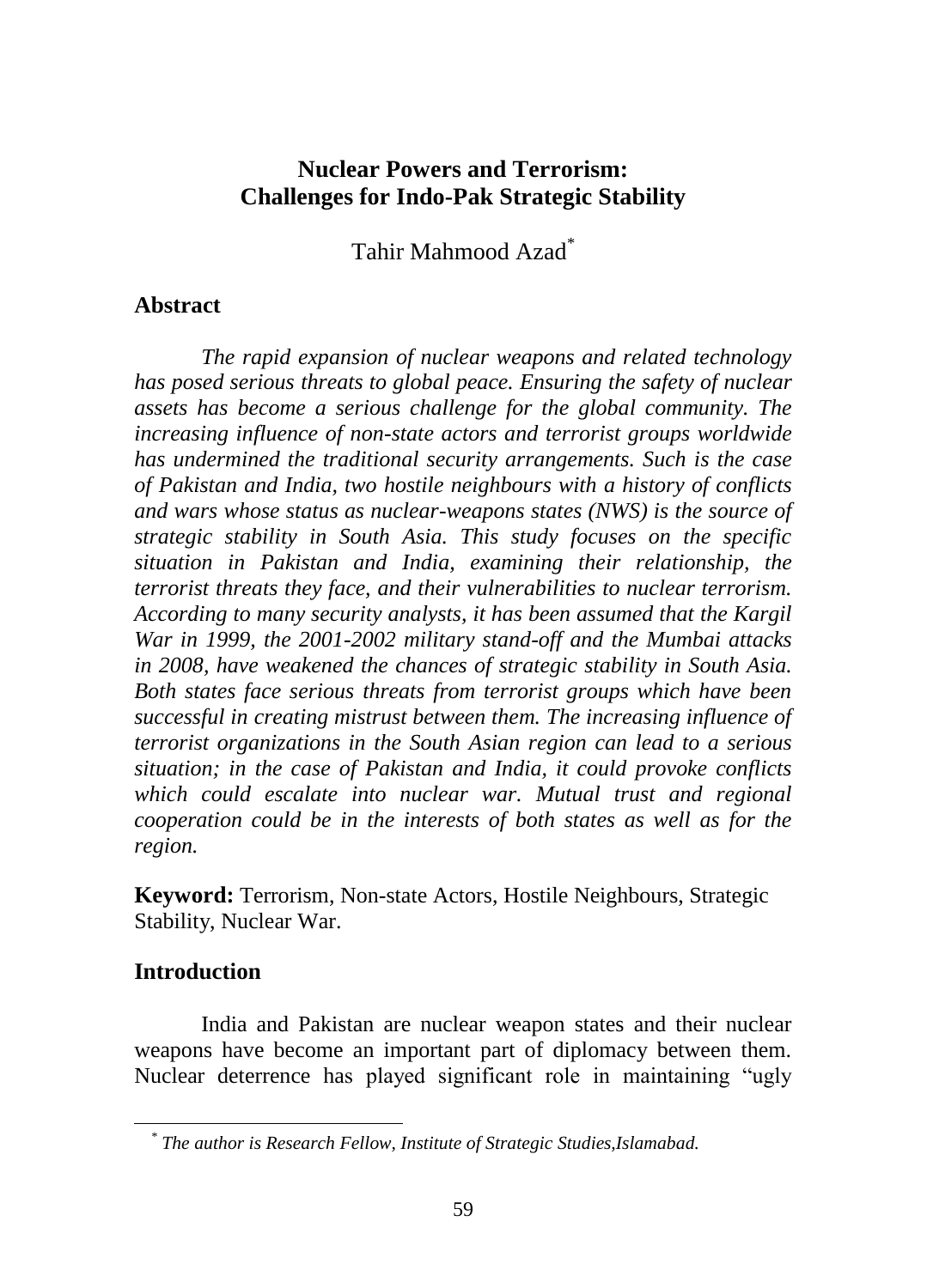stability"<sup>1</sup> between India and Pakistan. While neither aims at war, nonstate actors can manipulate the situation, especially, through the use of terrorist activities. Any major terrorist action in India could inadvertently start warfare against Pakistan. Terrorist attacks on Indian Parliament on December 13, 2001 resulted in military standoff in 2001-2002 and later on Mumbai attacks in November 2008 present a glimpse of a worst-case scenario. These incidents have undermined the chances for strategic stability in South Asia. There is no doubt that the terrorist organisations have become a very serious threat, not only in the world but also in South Asia. They have the potential to provoke India and Pakistan into a war-like situation. Pakistan is taking serious measures to fight terrorism and in building good relations with India. At this stage, India must change its policy of consistently shifting blame to Pakistan. There is also a need to counter the nuclear terrorism threat and India must behave sensibly if any terrorist incident like Mumbai occurs on its territory. Mutual trust and cooperation would be constructive in strengthening relations.

There is no doubt that terrorism has become a serious challenge for international peace and development. War fighting strategies have been developed during the last a few decades, and rapidly increasing insurgencies of terrorist groups have undermined traditional security arrangements between states. Now states are facing both traditional and non-traditional security threats<sup>2</sup>. Terrorism has become one of the most serious non-traditional security threats for global peace. South Asia has suffered very serious challenges in this regard. Terrorism is present in almost every South Asian state in various forms and degrees. Terrorists are involved in brutal activities in the region, including targeted killing, suicide bombings, drug trafficking, kidnapping, violence, and assassinations of key personalities in the region.

<sup>&</sup>lt;sup>1</sup>Term "Ugly Stability" in South Asia was introduced by Ashly Tellis in Ashley J. Tellis, *Stability In South Asia*, Santa Monica, Rand Documented Briefing, 1997, viii. <sup>2</sup>Peter Hough has comprehensively discussed non-traditional security threats in his book, *Understanding Global Security* (Abingdon: Routledge, 2008). Susan L. Craig in his book *Chinese Perceptions of Traditional and Nontraditional Security Threats,*  Carlisle, USA: Strategic Studies Institute,2007 has mentioned following nontraditional security threats: Terrorism, Pollution, Proliferation, Energy Insecurity, Drug Trafficking, and Infectious Disease.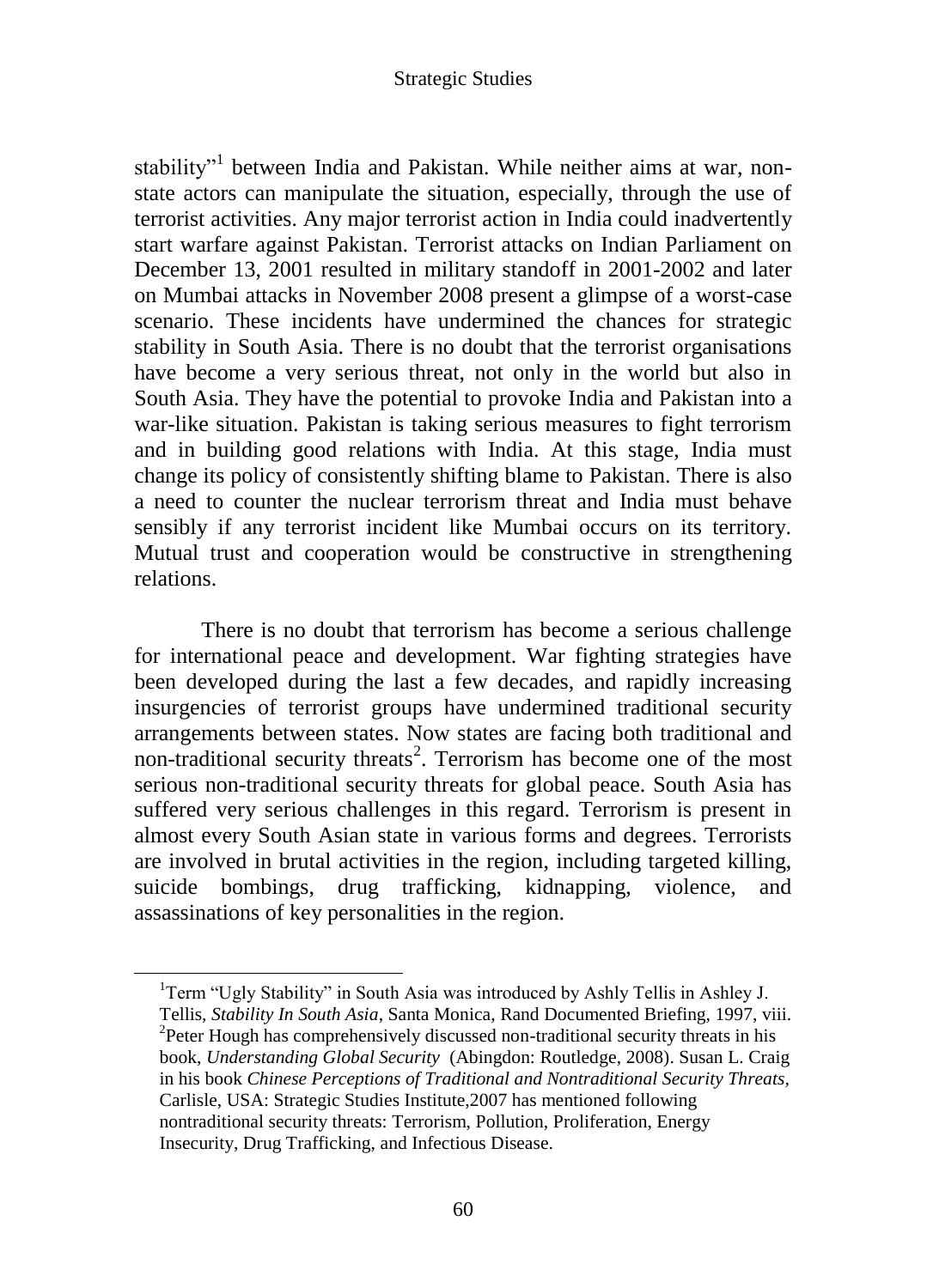In addition, terrorist organisations have taken the advantage of already-existing tensions and rivalry between Pakistan and India. It is believed that there is existence of militant groups in Pakistan, Roul argues, "in India, there are more than 100 separatist and extremist armed groups"<sup>3</sup> and India has already banned 35 groups for unlawful activities.<sup>4</sup> Some have brought India and Pakistan to the brink of war in 2001-2002. India has repeatedly accused Pakistani religious organizations like Lashkar-e-Taiba (LeT), Jaish-e-Muhammad (JeM), and Harakatul-Mujahadeen (HuM) of supporting local terrorist groups in India.<sup>5</sup> Consequently, Pakistan also claims that India is supporting Tehrik-e-Taliban Pakistan (TTP) and other militants groups in Pakistan, such as Baloch militants. Pakistan"s Defence Minister, Khawaja Asif is also quoted in the newspapers to have accused India for helping terrorist groups in Pakistan.<sup>6</sup> Similarly, the Indian Defence Minister, Manohar Parrikar did not conceal his state"s policy and categorically stated that India "will use terrorism to counter terrorism from other countries"<sup>7</sup> has increased the tension between two states.

Terrorist groups are adopting advance technologies to accomplish their political objectives. In this regard, one aspect that has received inadequate attention is the relationship between terrorism and the regional politics of nuclear weapons. Since the 9/11, the discussion about nuclear terrorism has been raised to the front page of the international agenda, while terrorist activities have considerably increased. The ruthlessness of these attacks shows the potential for terrorists' targeting of nuclear facilities, nuclear material and radioactive sources

<sup>&</sup>lt;sup>3</sup>Aminesh Roul, "100 More Terrorist Groups Banned in India: What are India's Counterterrorism Priorities?," *Terrorism Monitor*, volume VIII, issue 22 ( June 5, 2010): 6

<sup>&</sup>lt;sup>4</sup>Ministry of Home Affairs India Report on March 30, 2015.

<sup>5</sup> Jayshree Bajoria, "Pakistan"s New Generation of Terrorists," Council on Foreign Relations, December 9, 2011.

<sup>6</sup> "India helping terrorists in Pakistan: Khawaja Asif," *Dawn*, January 13, 2015, <http://www.dawn.com/news/1156571>

<sup>&</sup>lt;sup>7</sup>Rezaul H Laskar, "Pak Reacts to Parrikar's Remarks, Alleges India Involved in Terror," *Hindustan Times*, May 24, 2015, [http://www.hindustantimes.com/india](http://www.hindustantimes.com/india-news/pak-reacts-strongly-to-parrikar-remarks-alleges-india-involved-in-terror/article1-1350623.aspx)[news/pak-reacts-strongly-to-parrikar-remarks-alleges-india-involved-in](http://www.hindustantimes.com/india-news/pak-reacts-strongly-to-parrikar-remarks-alleges-india-involved-in-terror/article1-1350623.aspx)[terror/article1-1350623.aspx,](http://www.hindustantimes.com/india-news/pak-reacts-strongly-to-parrikar-remarks-alleges-india-involved-in-terror/article1-1350623.aspx)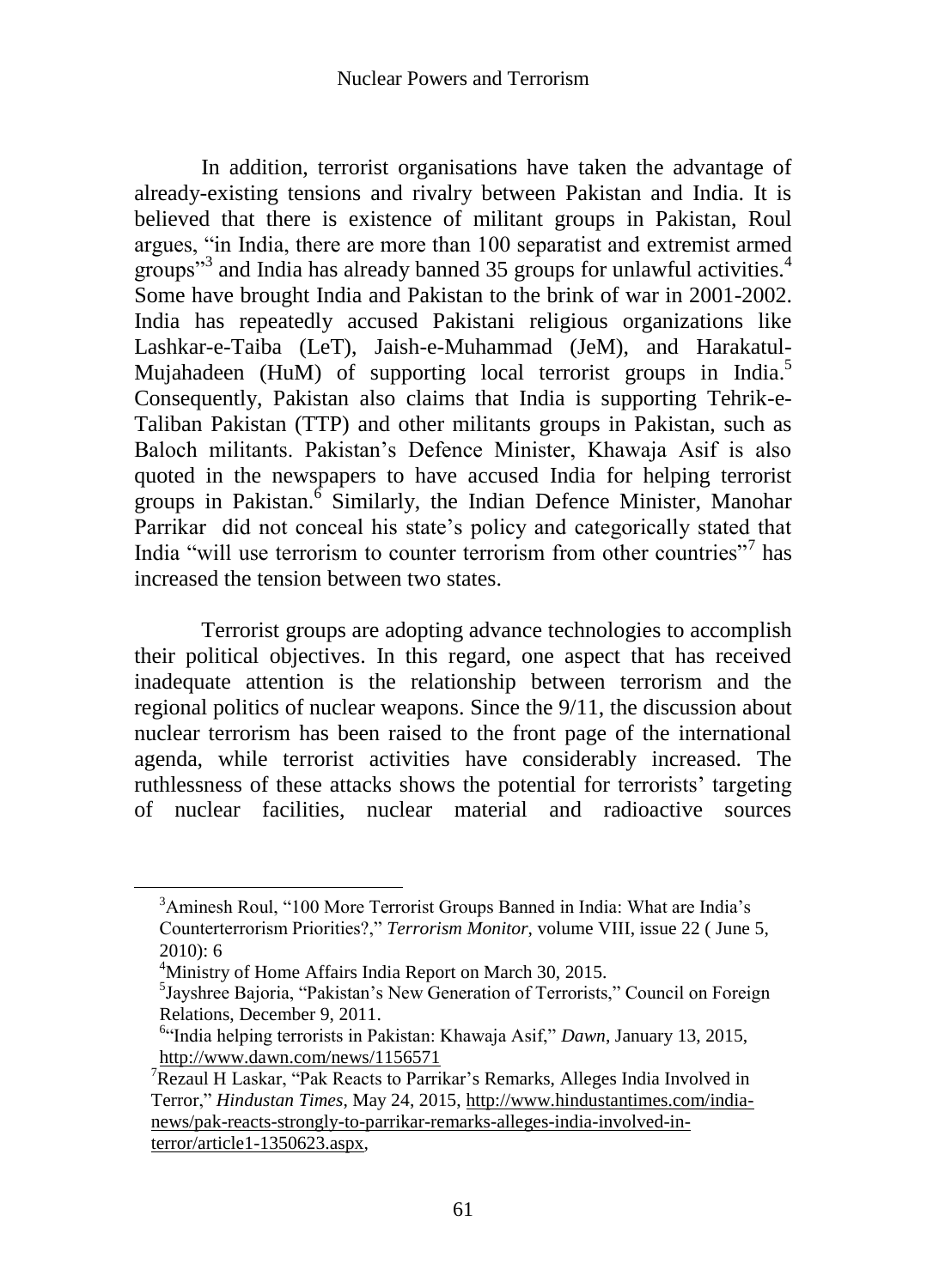worldwide.<sup>8</sup> Nuclear-weapons states (NWS) consider nuclear capacity a guarantor to their national security. However, the possible possession of these weapons by terrorists groups endangers international security. This paper first examines the dual threats posed by the presence of nuclear weapons and the presence of terrorist groups in India and Pakistan. It also discusses the potential for nuclear or radiological terrorism in the region, concluding with possible implications and proposed policy recommendations for Indo-Pakistani strategic stability.

Due to the increase in terrorist activities, the South Asian region is dealing with a crucial security threat.<sup>9</sup> There are several factors which are further inflaming the circumstances, which revolves around political and social perpetration by tyrannical governments and rebel groups, and "socio-economic factors like poverty, unequal job opportunities, hunger, backwardness and unemployment."<sup>10</sup> In essence, the prevalence of terrorism and extremism in South Asia can be linked to "the challenges arising out of defective national policies."<sup>11</sup>

South Asia has faced various challenges throughout its history. Traditional rivalry between Pakistan and India has displayed negative signs for regional development. Because of these regional disputes, nonstate actors/terrorists have become very influential in the region, who can even challenge the writ of the states. To accomplish their political objectives, these terrorists can even provoke conflict between two nuclear powers.

South Asia was overtly nuclearised in May 1998 and this raised the threat of use of nuclear weapon in case deterrence failed. With the existence of hostilities in the region, a conventional war has the potential to escalate into nuclear war. It is not only the ideological differences, but also differences in ethnicity, religion, culture, language. Both India and Pakistan understand the brutality of nuclear weapons and after effects of

<sup>&</sup>lt;sup>8</sup>Press Release of United Nations International Atomic Energy Agency, November 1, 2001,<http://www.iwar.org.uk/cyberterror/resources/nuke/11-05-01.htm>

<sup>9</sup> Sadia Nasir, "Rise of Extremism in South Asia," *IPRI,* Paper 7, October 2004, <http://ipripak.org/papers/riseofextremism.shtml>

<sup>10</sup>"Terrorism: The South Asian Experience," *Spotlight on Regional Affairs*, Islamabad, vol. XVIII, no. 7-8 ( July-August 1999): 27.  $11$ Ibid.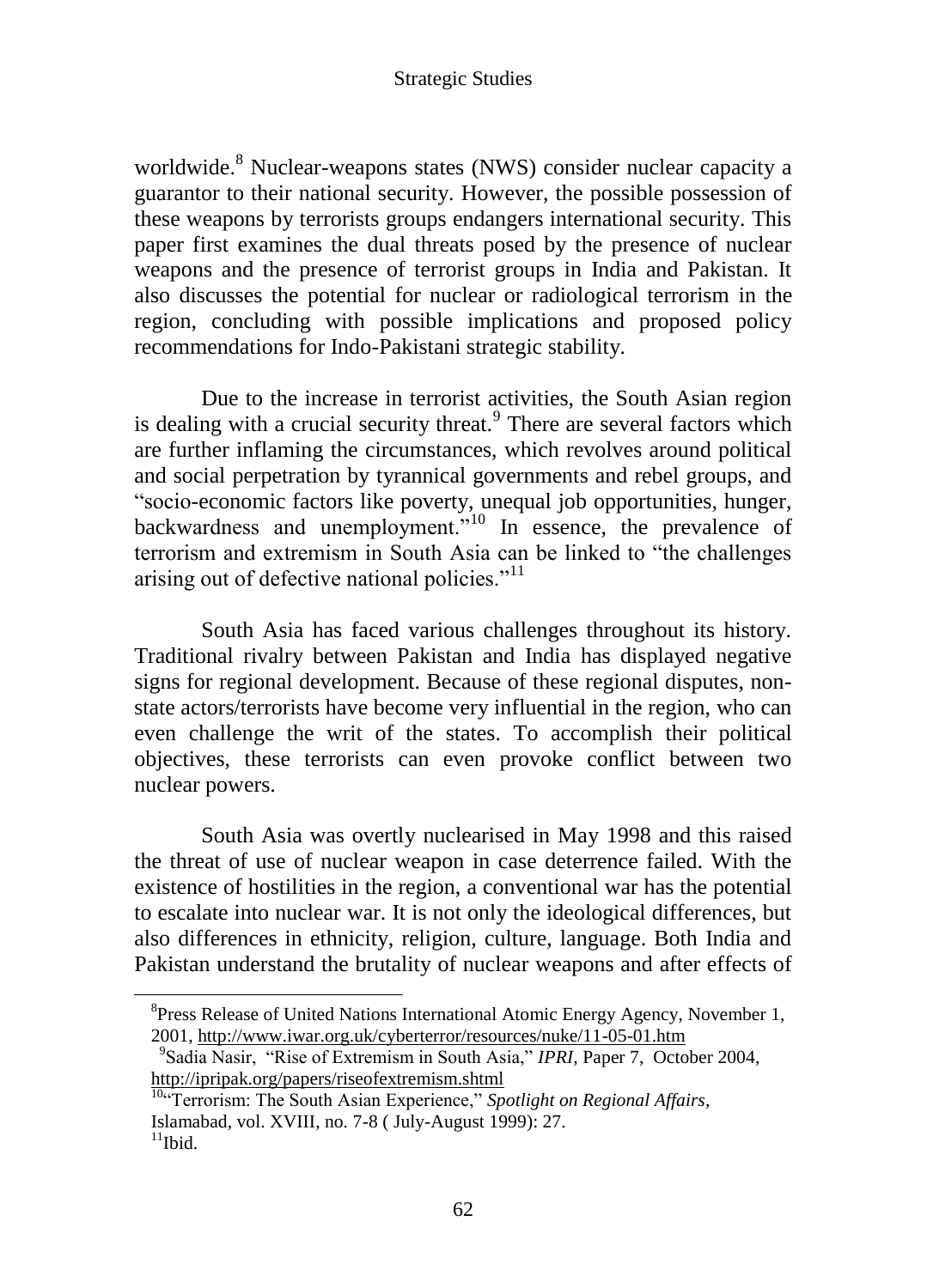nuclear war. Although nuclear deterrence has maintained the strategic stability in the region since 1980s, the presence of nuclear weapons in the region has still multiplied the threats to the regional peace.

An important question arises whether the strategic stability would be undermined by terrorist groups? Terrorist groups have penetrated the socio-political system, keeping in view the multiple reasons which are root causes of terrorism in the region. Poverty, corruption, bad governance, week rule of law, injustice, unemployment, unequal distribution of resources and intra-state conflicts are few of the major causes of terrorism. Understanding the sensitive relations of both states, terrorists have been successful on many occasions in creating misperceptions between Pakistan and India. In Malik"s (2004) view, "non-state or anti-state actors have twice brought nuclear-armed Pakistan and India to the brink of war since September 11, which could have escalated to the nuclear level."<sup>12</sup> For instance on December 13, 2001, a terrorist attack on Indian Parliament brought India and Pakistan to the brink of war. "An estimated 800,000 troops, including its two strike corps, deployed on India"s western borders, its Air Force units and satellite airfields were activated and the fleet moved into the northern Arabian Sea to join the western fleet for blockading Pakistan if required."<sup>13</sup>

It was the time when Pakistan was already facing global pressure because of September 11, 2001 incident.<sup>14</sup> To respond to India, Pakistan undertook large-scale counter deployments of its troops, leading to an eyeball-to-eyeball confrontation along the border, which carried the

 $12$ Mohan Malik, "The Stability of Nuclear Deterrence in South Asia: The Clash between State and Anti-state Actors," in Satu Limaye, Mohan Malik and Robert Wirsing, eds., *Religious Radicalism in South Asia* (Honolulu: Asia Pacific Center for Security Studies, 2004): 322.

<sup>&</sup>lt;sup>13</sup>P.R. Chari, "Nuclear Crisis, Escalation Control, and Deterrence in South Asia," The *Henry L. Stimson Center*, August 2003, 20.

<sup>&</sup>lt;sup>14</sup>Following the 9/11 attacks, the Pakistani Army deployed its 11 and 12 Corps to the Afghan border to support the American hunt for fleeing al-Qaeda leaders and foot soldiers. Now the Pakistani military, which is roughly half the size of India"s, was simultaneously facing a severe Indian threat along its western border. Outnumbered and poorly positioned to defend against an Indian attack, Pakistan"s military planners quickly redeployed the army"s 11 and 12 Corps to the Indian border.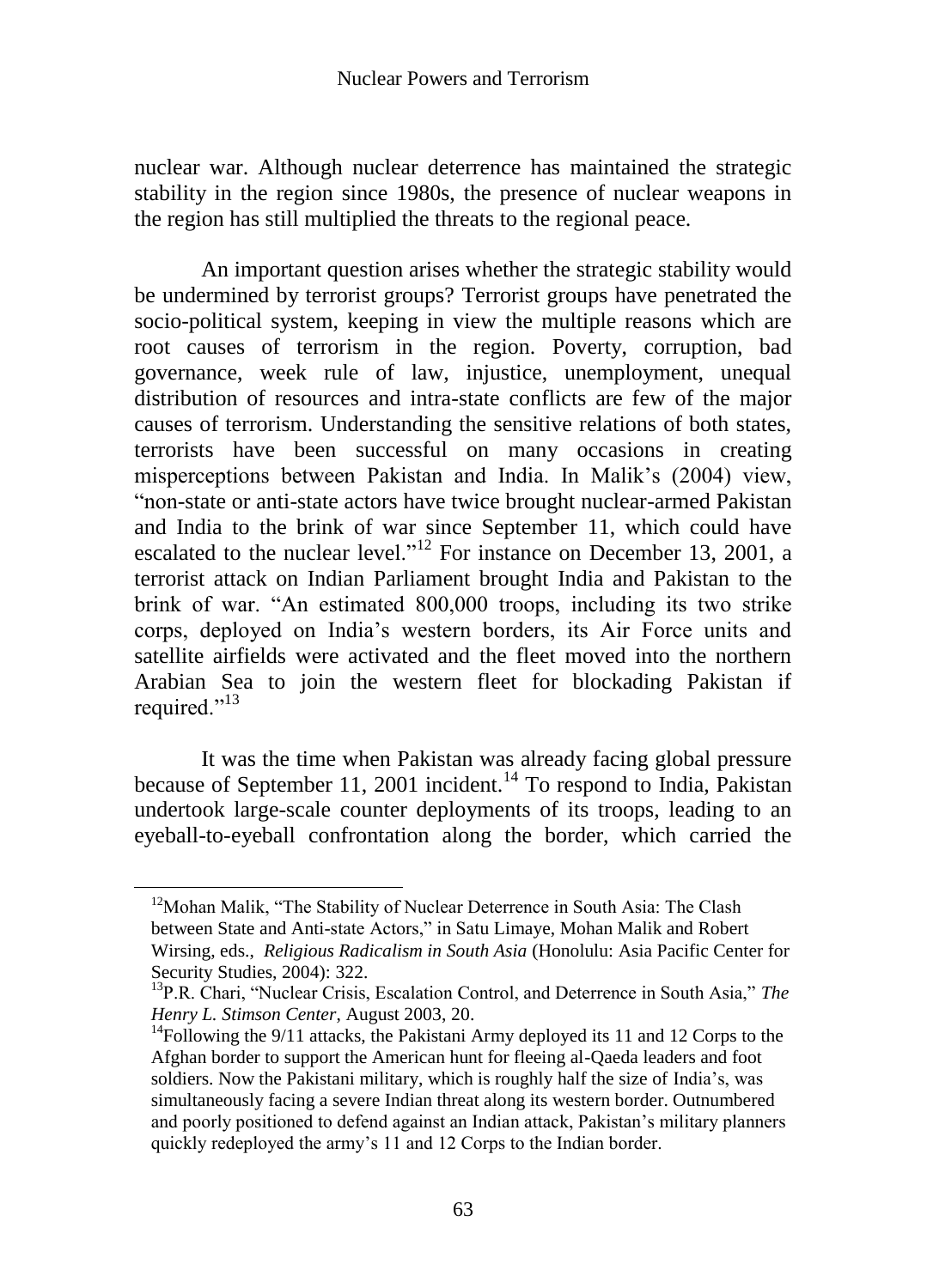danger of conflict escalating into nuclear war, not by design, but by misperception, accident, or miscalculation."<sup>15</sup> India was thinking to wage a war on a limited scale without intensifying nuclear danger. It was prepared with various options and alternative war scenarios, which included "an attack across the Cholistan desert to split Pakistan into two. cross-border raids by helicopter-borne special forces to destroy terrorist camps, punitive attacks upon Pakistan"s regular forces, and letting Pakistan suffer a financial crunch due to its counter-deployment."<sup>16</sup> During the crisis situation, Pakistan had alerted all forces and was ready to include the nuclear option. On December 30, 2002, after the border crisis standoff, former President Pervez Musharraf disclosed that he "would have unleashed an "unconventional war" on India, had a single Indian soldier crossed the border. In response, Indian Defence Minister George Fernandes stated that "there will be no Pakistan left' if India used its nuclear weapons."<sup>17</sup> It was first time in the history of South Asia when two "nuclear armed neighbours" were at brink of nuclear war. After receiving serious global pressure and realizing that Pakistan maintains unbreakable defensive fence, India decided to pull out its forces. This episode had serious implications for the future of Pakistan-India relations. But both states struggled toward peace process through bilateral talks and discussions.

The November 2008 Mumbai terrorist attacks was another terrible incident in the history of India, which disrupted the peace process between Pakistan and India. On November 26, 2008, ten terrorists with grenades and machine guns launched a series of attacks on major commercial and financial places in Mumbai. It took three days for Indian security forces to defeat the terrorists, nine of whom were killed. At least 172 people were killed in this terrorist attack which has also been referred to as "India's  $9/11$ ."<sup>18</sup> It was again a serious attempt by terrorists to provoke India to engage in war with its nuclear neighbours. Terrorists were completely aware of the impact of this assault. They

<sup>&</sup>lt;sup>15</sup>Chari, "Nuclear Crisis, Escalation Control, and Deterrence in South Asia," 20.  $16$ Ibid., 21.

<sup>17</sup>P. R. Chari, Pervaiz Iqbal Cheema and Stephen P. Cohen, *Four Crises and a Peace Process: American Engagement in South Asia* (Washington DC: Brookings Institute Press, 2009), 195.

<sup>18</sup>Angel Rabasa et al., "The Lessons of Mumbai," *RAND Corporation*, 2009, 1.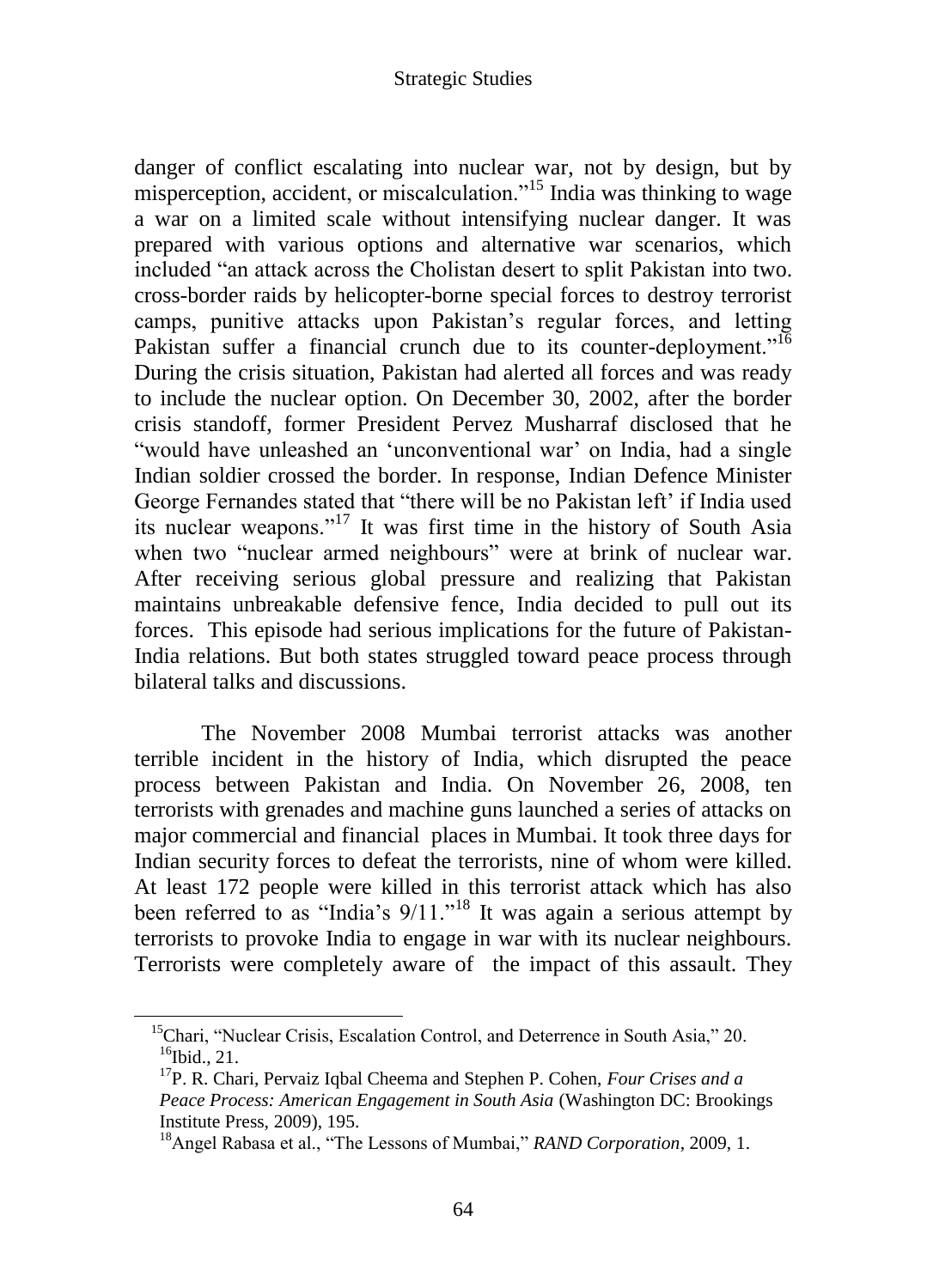used common tactics and normal weapons, killing people at different commercial points without having fear of their own deaths. According to Angel Rabasa, "by most measures, it was not the first significant terrorist attack in India. Nevertheless, some aspects of this attack were significant, namely, its audacious and ambitious scope, the complexity of the operation, and the diversity of its targets."<sup>19</sup>

India blamed Pakistan for Mumbai attacks but Pakistan strongly condemned the terrorist attack. Both states were aware of the great risks implicit in escalation. Indian decision-making elites were critically considering some serious steps, including surgical strikes into Pakistan"s territory. It was obvious to India that any type of military action against Pakistan could escalate into full-scale war. "In the midst of this turmoil, however, the two nations continued to cooperate in exchanging information on nuclear facilities and refrained from direct military confrontation. While in the short-term it appeared the governments of India and Pakistan have managed the fallout from the Mumbai attacks, the long-term implications of the incident for both countries" nuclear and security strategies remain unclear."<sup>20</sup>

The aftermath of the November 2008 Mumbai attacks demonstrated restraint on the part of Indian and Pakistani leaders in the face of an international crisis with the potential to escalate into nuclear war. Both sides appeared to have learned from the 2001-2002 conflict, which was ignited by a similar terrorist attack but quickly escalated to the brink of war. Changes to their military strategies were clearly manifest in their reactions to the Mumbai attacks. These events suggest the threat of escalation into nuclear war actually prevented either side from declaring war. However, "the possibility of deterrence breakdown can never be completely dismissed."<sup>21</sup> Regional terrorists have the potential to destabilize the region and strategic stability between Pakistan and India.

 $19$ Ibid.

 $20$ <sup>20</sup>Heather Williams, "Nuclear and Strategic Implications of the Mumbai Attacks: One Year Later," *WMD Insights, Issues and Viewpoints in the International Media.*  January 2010, Issue no 31, 21.

 $^{21}$ Ibid.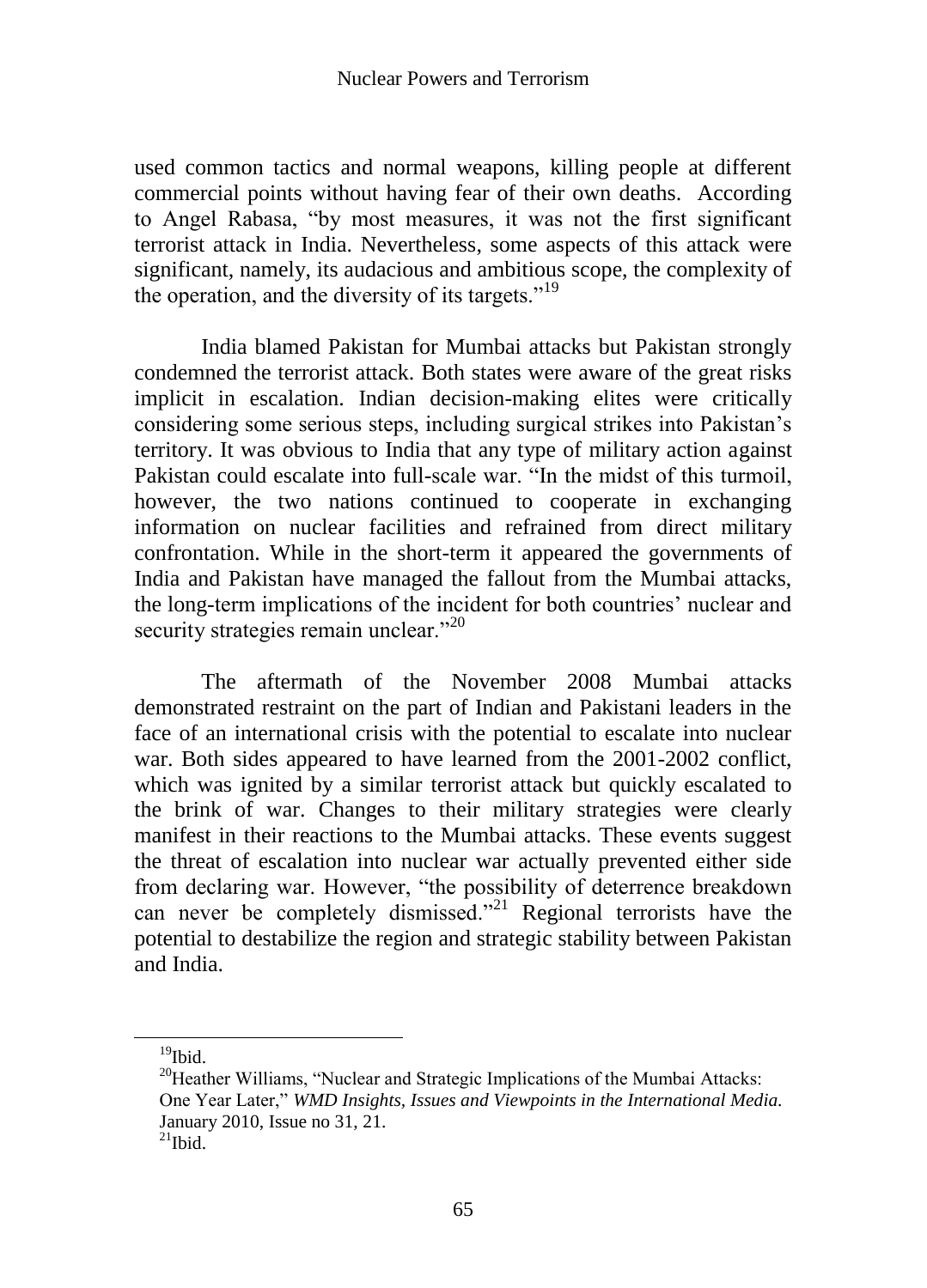However, Pakistan has reacted sensibly and avoided blame game after various terrorists' attacks on its territory, such as, attacks on its military installations, Peshawar school incident and many others in which thousands of people have been killed.

# **Nuclear Terrorism: Theoretical Possibilities**

There are concerns and apprehensions among certain quarter about the consequence of a future terrorist attack if took the form of an attack on nuclear facilities. Nuclear terrorism refers to the various ways in which nuclear materials or resources might be used as a terrorist tactic. It is also argued, "Nuclear terrorism could take many forms, any one of which would be a disaster by any measure."<sup>22</sup> It is vital to understand that each nuclear terrorism situation has a contradictory degree of probability and very diverse consequences<sup>23</sup> but some would be potentially more devastating than the others. These threats scenarios are equally applicable to all nuclear weapons states. Security analysts describe four scenarios of nuclear terrorism which are applicable on any nuclear power state. We can also assume a fifth scenario particularly in the case of Pakistan and India. Nuclear terrorism in various forms is discussed in the following paragraphs.

### *i. Buying or Stealing a Nuclear Weapon*

 $\overline{a}$ 

The acquisition of a nuclear device by terrorist groups poses serious challenges to nuclear weapon states (NWS). These groups might be able to purchase nuclear materials from the black market. Vulnerabilities can be identified in all states possessing nuclear weapons that might lead to falling of nuclear weapons into the hands of  $\arccos(24)$  but in case of India and Pakistan, this is least possible.

<sup>22</sup>Zafar Nawaz Jaspal, "WMD Terrorism and Pakistan: Counterterrorism," *Defence Against Terrorism Review*, vol. 1, no. 2 ( Fall 2008): 103-118.

<sup>&</sup>lt;sup>23</sup>Michael A. Levi, *On Nuclear Terrorism* ( Harvard University Press, 2007),5.

<sup>24</sup>Charles D. Ferguson and William C. Potter, *The Four Faces Nuclear Terrorism* (London: Routledge, 2005),55.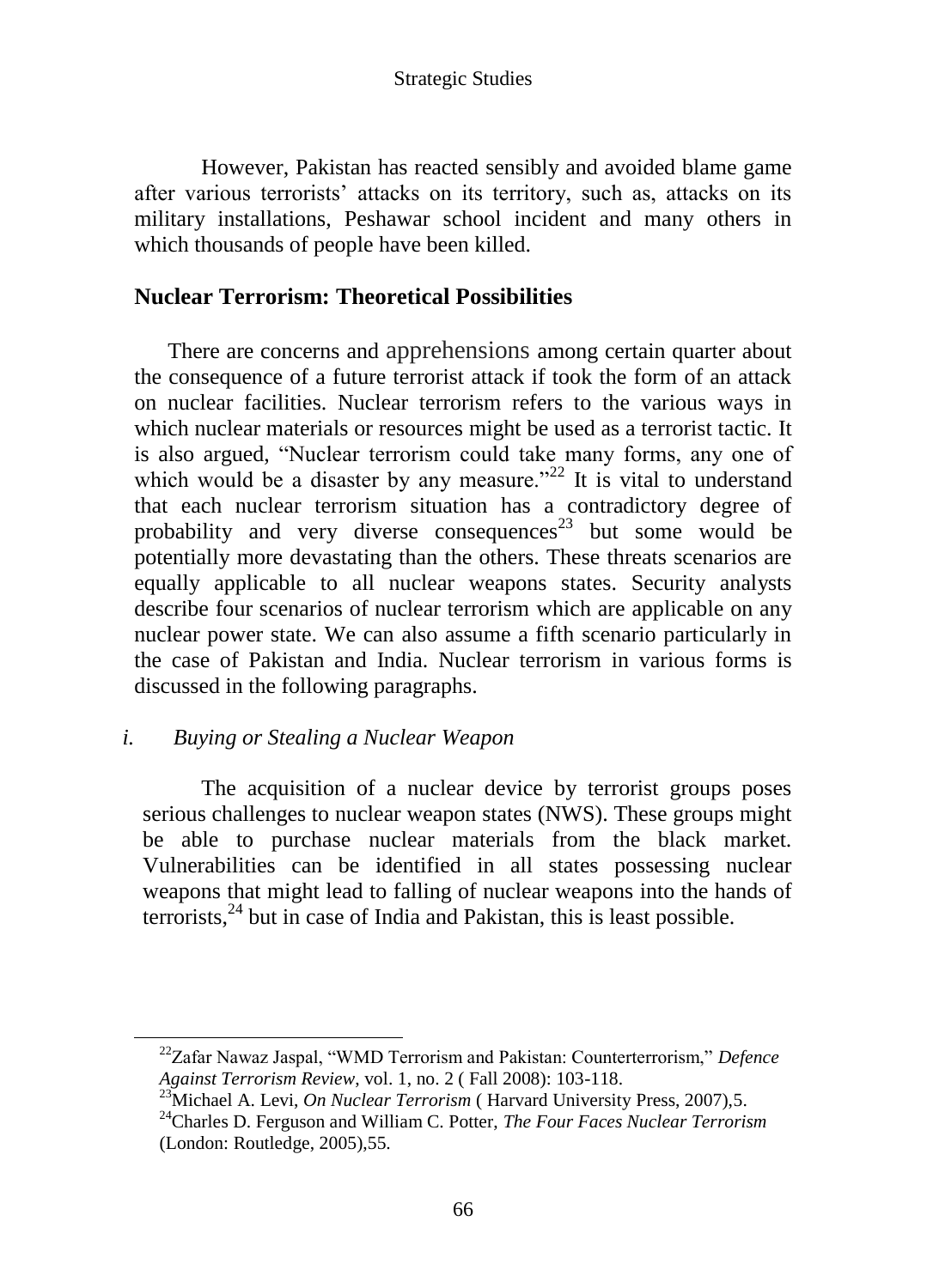### *ii Attack on Nuclear Power Plants and Nuclear Weapons Facilities*

In this case, terrorists aiming to accomplish their political objectives can strike a truck or light aircraft carrying high explosives near a critical part of the nuclear facility or attack the facility with small arms, artillery or missiles and occupying the facility.<sup>25</sup> It is a fact that Pakistan and India have increased their nuclear insulations during the last few years. India"s current and proposed nuclear installations are higher than Pakistan. Therefore, it would be a worst case scenario for India than Pakistan.

### *iii Radiological Dispersal Device (RDD)*

It is easy for a terrorist to construct and deploy a radiological dispersion weapon or "dirty bomb." It will create panic as radioactive contamination and lethal effect on health give rise to serious biological disorders. Low-level radioactive wastes, such as medical debris waste and some of the by-products of nuclear power generation are copious and comparatively unsecured. Conventional explosives could be scattered over an open area causing terror, diseases, and contamination that could cost billions of dollars to decontaminate. A more dangerous radiological weapon could be prepared using the fissile materials required for a highly enriched uranium (HEU) or plutonium nuclear weapon. However, acquiring HEU or plutonium would be more complicated than acquiring low-level radioactive wastes. Needless to say, the mere scattering of such extremely radioactive and lethal materials by conventional explosives would be fatal.

### *iv Building a Nuclear Weapon*

One way for terrorists to obtain a nuclear weapon would be to start at the source to produce the required fissile material on their own

<sup>&</sup>lt;sup>25</sup>Alex Schmid and Robert Wesley, "Possible Causes and Motives on Nuclear and Radiological Terrorism, " in Jeffrey Ivan Victoroff ed., *Tangled Roots: Social and Psychological Factors in the Genesis of Terrorism* (Amsterdam: IOS Press, 2006) , 371.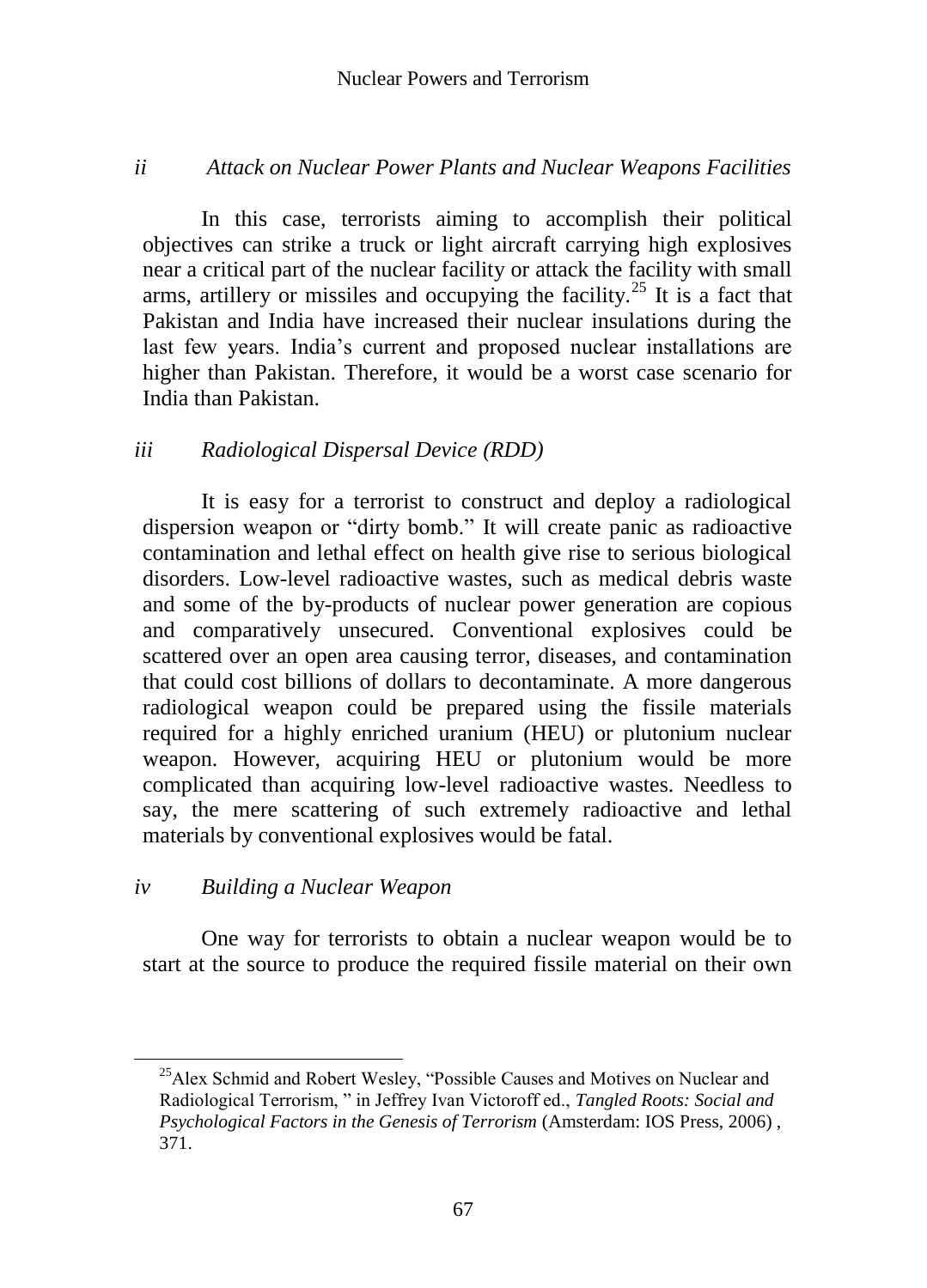and then use that material to build a nuclear device.<sup>26</sup> The most arduous part of the elaboration of a nuclear weapon is obtaining the fissile material required, arguably the most ambitious, most complicated, and least likely. Terrorist groups cannot make nuclear explosive material, which includes HEU and plutonium.<sup>27</sup> Natural uranium only consists of 0.725 per cent of uranium-235, which is too low of a concentration to sustain an explosive chain reaction. Nuclear bombs require much greater concentrations of uranium-235, usually 90 per cent, which is considered weapons-grade. Terrorists do not have the technical and industrial resources required to enrich their own uranium.<sup>28</sup>

### *v. Misperception between Two Nuclear-Weapons States as a Consequence of Terrorism*

It is a reality that terrorist groups have been successful, many times, in creating misperception between Pakistan and India. According to Potter (2008): "It is believable that non-state actors or terrorists could instigate nuclear violence by indirect means involving deception."<sup>29</sup> There are many factors that can further intensify the bilateral relationships by exacerbating traditional enmity, ideological differences and territorial disputes. Terrorist groups can provoke the situation by their terrorist activities in the region. For example, "terrorists can provoke a nuclear war in South Asia by inflicting conventional violence in India or Pakistan in such manner as to suggest the possibility of state complicity."<sup>30</sup>

<sup>26</sup>Robin M. Frost, *Nuclear Terrorism After 9/11*, (New York: Routledge, 2005), 41- 42.

 $27C$ . D. Ferguson, "Nuclear Terrorism Fundamentals," in Magnus Ranstorp and Magnus Normak ed., *Unconventional Weapons and International Terrorism: Challenges and New Approaches,* (New York: Routledge, 2009), 124.  $28$ Ibid.

 $29$ William C. Potter, "Countering the Threat of Nuclear Terrorism," in Jean du Preez ed., *Nuclear Challenges and Policy Options for the Next U.S. Administration,* James Martin Center for Nonproliferation Studies, Occasional Paper No. 14, December 2008, 31.

 $30$ Ibid.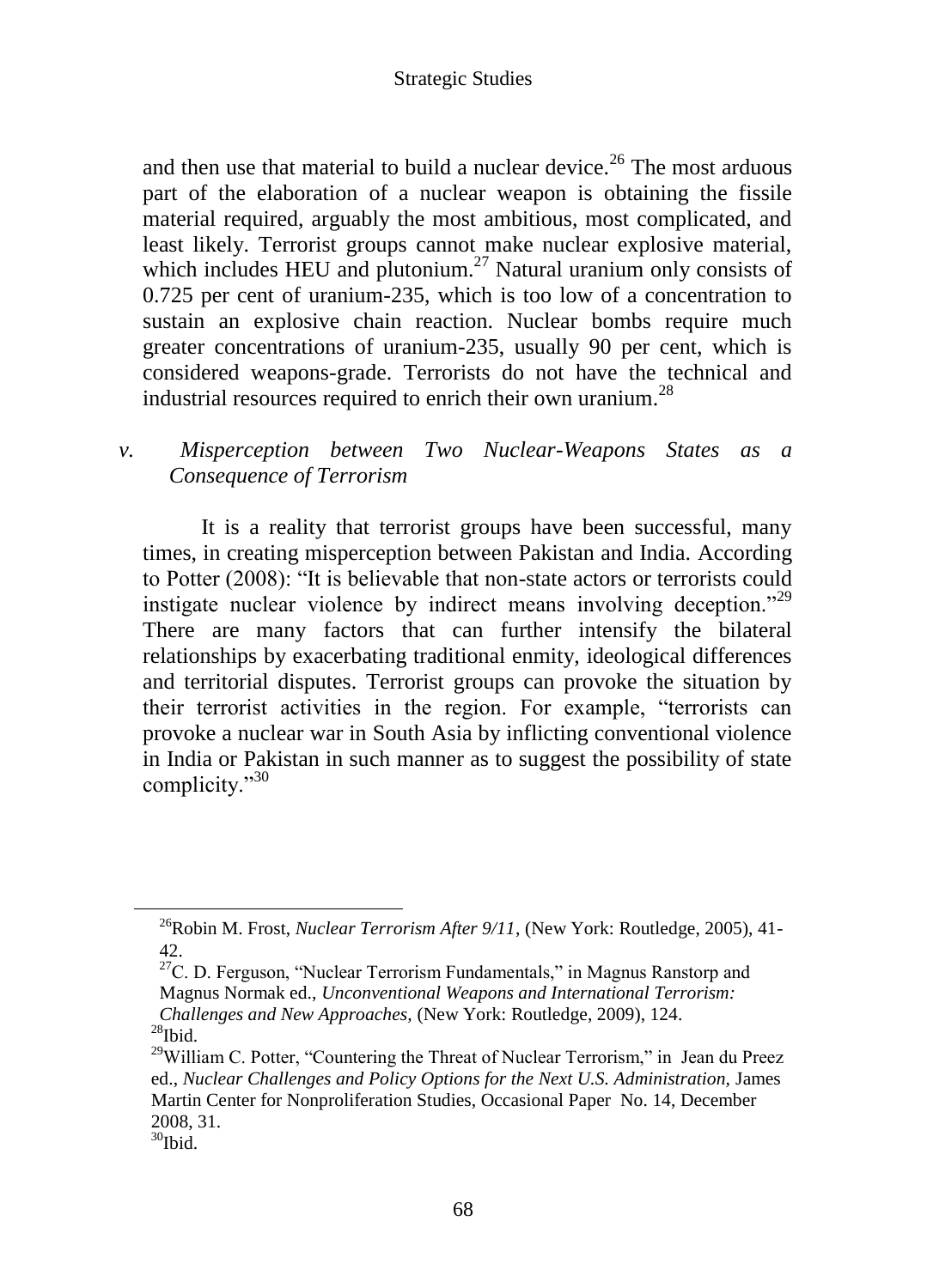# **Nuclear Terrorism Risk Analysis**

According to Basrur, "it has been considered that nuclear capable states, particularly, South Asian states are vulnerable to such threats owing to the wide distribution of nuclear and radiological materials and concurrent threats from numerous terrorist groups. Few studies have attempted to gauge the extent of the problem.<sup>331</sup> During the last two decades, numbers of nuclear installations, nuclear materials and particularly nuclear weapons have been increased. Although, India claims that it has managed "a high level of security and inherent safety features,"<sup>32</sup> it is also a fact that India is rapidly developing its nuclear infrastructures in the country.

The level of vulnerability to nuclear and radiological terrorism will grow significantly if nuclear weapons inventories expand. The larger a nuclear force is, the greater will be its vulnerability to terrorist assault. Safeguarding nuclear arsenals is a major task for all NWS in general, and more specifically, for those with the largest number of weapons and material.<sup>33</sup> The Indian nuclear infrastructure is located across the country and, comprises a range of activities. They constitute fuel fabrication facilities, research reactors, power plants, plutonium reprocessing plants, spent fuel pools, breeder reactors, waste immobilization plants, waste storage areas, uranium or thorium mines and milling plants.

The critical examination of India and Pakistan national security strategies reveal, "neither India nor Pakistan would want a terrorist group to acquire nuclear capability of any kind. Hence, they have a common interest in cooperating against nuclear terrorist threats."<sup>34</sup> Basrur and

<sup>&</sup>lt;sup>31</sup>Rajesh Basrur and Friedrich Steinhäusler, "Nuclear and Radiological Terrorism Threats for India: Risk Potential and Countermeasures," *Journal of Physical Security*, vol. 1, no. 1 (2004), 2.

<sup>32</sup>"India helping terrorists in Pakistan: Khawaja Asif," *Dawn*, January 13, 2015. <sup>33</sup>Zafar Nawaz Jaspal, "Nuclear Risk Preventive Approaches in Adversarial Indo-Pakistan Scenario," *18th European Conference on Modern South Asian Studies, Lund, Sweden*, July 6-9, 2004, 4.

<sup>&</sup>lt;sup>34</sup>Rajesh M. Basrur and Hasan-Askari Rizvi, "Nuclear Terrorism and South Asia," *Cooperative Monitoring Center Occasional Paper/25*, SAND 98-0505/25 (February 2003):13-14[, http://www.cmc.sandia.gov/cmc-papers/sand98-050525.pdf,](http://www.cmc.sandia.gov/cmc-papers/sand98-050525.pdf)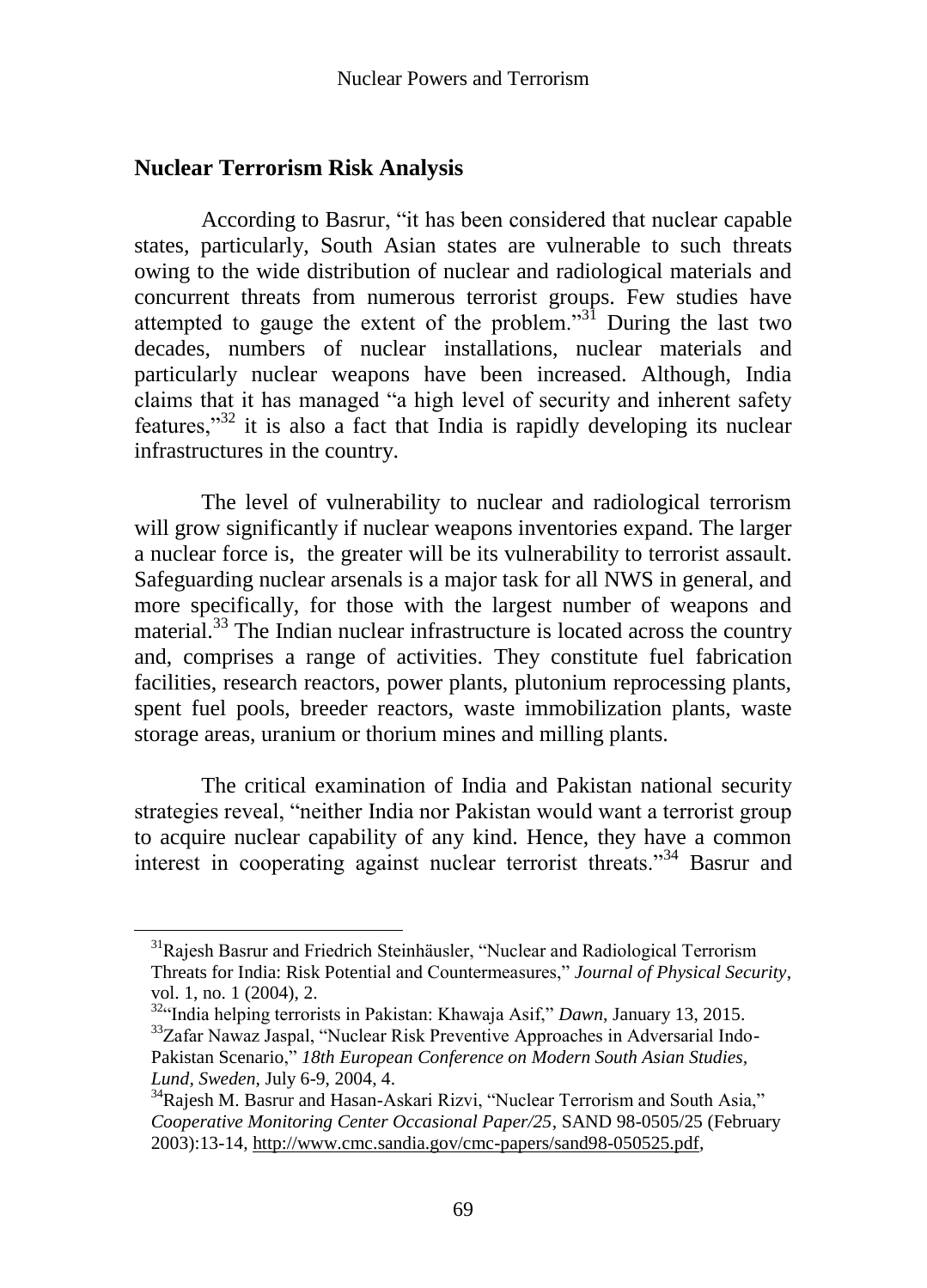Rizvi (2003), have recommended the following measures for bilateral cooperation:

- 1. Cooperation between the border security authorities of India and Pakistan in interdicting unauthorized movement of goods and people across their boundaries;
- 2. Monitoring the activities of transnational terrorist groups, exchanging information on these groups, and making joint efforts to disrupt their connections, transactions, and movement; and
- 3. A formal agreement on maintaining nuclear arsenals in a nonoperational form to consolidate the tacit cooperation already in existence. This would not only strengthen strategic stability directly, but also help reduce the scope for terrorists to target nuclear weapons.<sup>35</sup>

Nuclear terrorism has become a global threat. Global community is seriously working to counter this terrorist. Mutual cooperation and an effective strategy are required to counter terrorist groups who want to acquire nuclear materials or device for terrorist activity. There is also a need to strengthen bilateral cooperation, exchange of inter-state information. International Atomic Energy Agency has introduced various safety and security measures for the security of nuclear technology, installations and weapons. While Pakistan and India endorse these efforts, this practice should be continued for the interest of people.

# **Implications and Conclusion**

Asymmetry in conventional forces has always provided a sense of inferiority to Pakistan"s policy makers. Both states have tried to normalize their relations, but because of mistrust, they have not been able to reach a fruitful situation.<sup>36</sup> This trust deficit has always kept both states away from any peaceful negotiation. India does not trust Pakistan and blame it for any terrorist activity on its territory. Terrorist attacks in Mumbai are one of the prime examples in this regard. "Within hours the tragic events started to unfold, New Delhi began implicating Islamabad.

 $35$ Ibid.

<sup>&</sup>lt;sup>36</sup>Umbreen Javaid, "Urgency for Inter-State Dialogue for Fighting Terrorism in South Asia," *Journal of Political Studies,* vol. 18, issue 1, (2011): 1-14.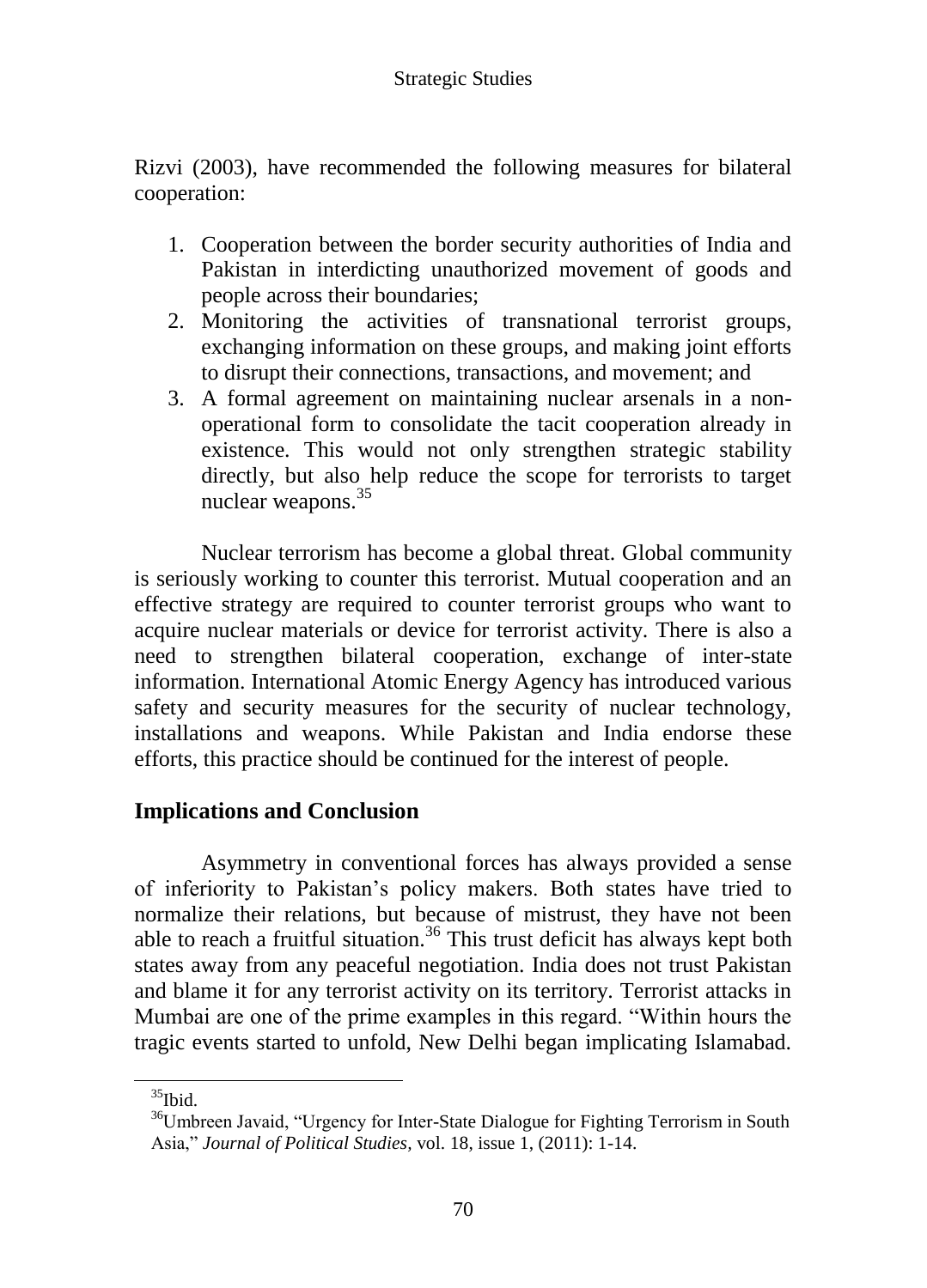It seems that the India and Pakistan peace process is suffering from a classic spoiler problem."<sup>37</sup> Chances of war between these two neighbouring states remain very high. Since the independence, both states perceive each other as a serious threat and this perception has stopped them to come close toward peace.<sup>38</sup>

During the last 15 years, terrorists have been successful in creating misperception between two NWS. These terrorist groups aided to suspension the bilateral dialogue and peace process between India and Pakistan. "Two main incidents of terrorism in India, led it to adopt a very aggressive attitude towards Pakistan, India fully exploited these incidents to blame Pakistan overtly of cross border terrorism and also of harbouring organizations inside Pakistan especially the ones working towards the liberation of Kashmir."<sup>39</sup> These terrorist groups are the serious threat to the regional strategic stability. In future, any major terrorist activity in India could be very dangerous for regional peace and stability. The whole region would suffer the consequences of war between Pakistan and India, and terrorist groups will get more confidence and power through this deceptive tactic.

To avoid any kind of worst situation, efforts were made to established some countermeasures. "The traditional strategy used between states to prevent either the spread of nuclear weapons or their first use was that of deterrence. This concept, however, may fail in its applicability once it is extended to the domain of nuclear terrorism due to the mere fact that sub-state actors do not respond in the same way as a nation."<sup>40</sup> Image and perception about adversary also play negative role in mutual relationships. Weaknesses always provide a chance to enemy to take benefit of them. Terrorist groups understand the sensitivity of the Pakistan-India relations. They have already taken the benefits of hostile relationships of both neighbours.

 $37$ Rizwan Zeb, "Makers, Breakers and Spoilers in India-Pakistan Peace Process," *Islamabad: Institute of Regional Studies,* vol. XXVIII, no.1 (Winter 2009-10):24.

<sup>&</sup>lt;sup>38</sup>Imran Sardar, "Conflict Transformation: A Paradigm Shift in Indo-Pakistan Conflict," *Islamabad Institute of Regional Studies,* vol. XXIX, no.2 (Spring 2011): 4.

<sup>&</sup>lt;sup>39</sup>Umbreen Javaid, "Urgency for Inter-State Dialogue for Fighting Terrorism in South Asia."

<sup>40</sup>Sarah Bokhari, "The United States Dealings with Nuclear Terrorism: Cooperation from Prevention," *Journal on Science and World Affairs,* vol. 2, no. 1 (2006):29-38.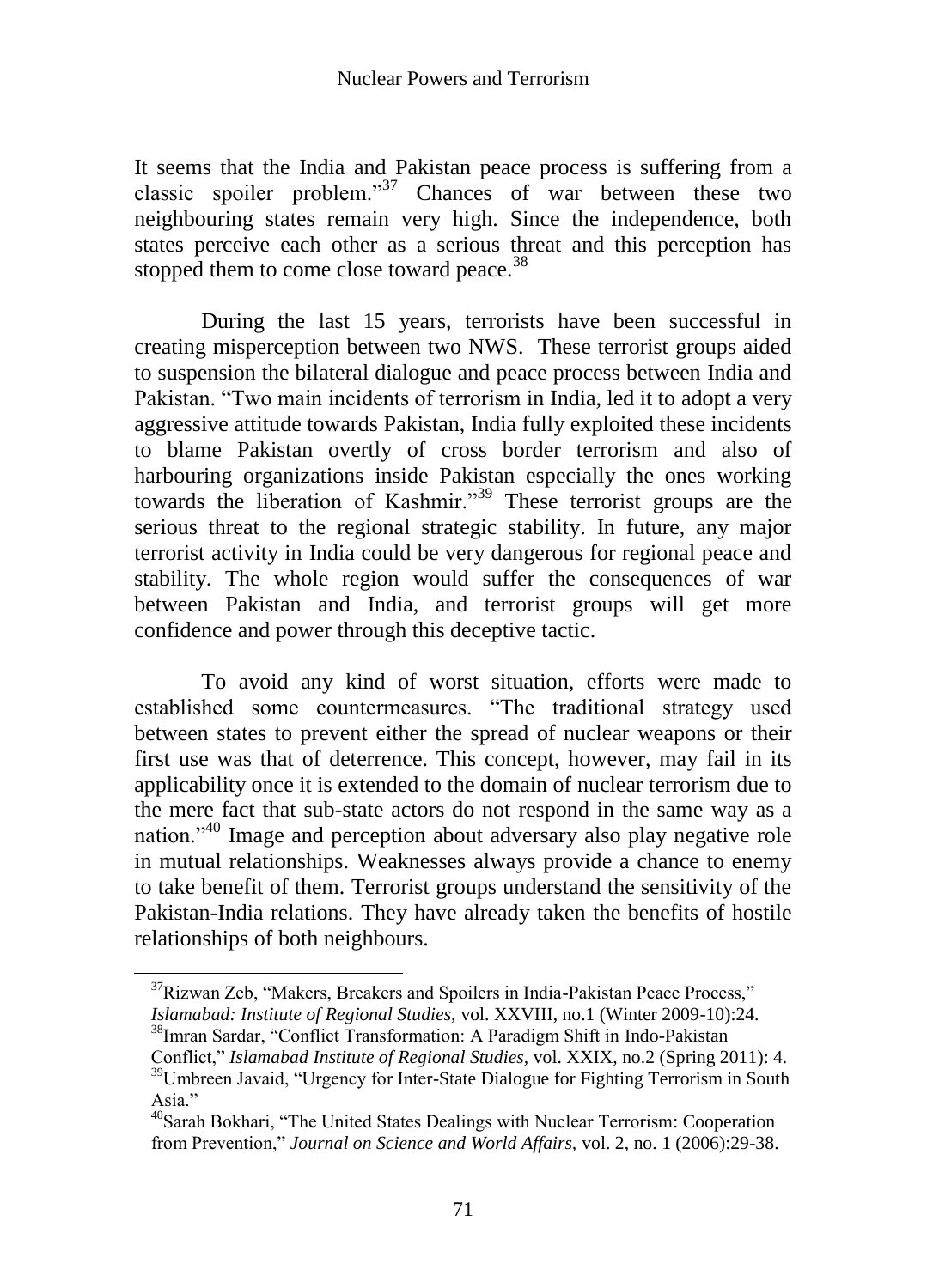Both states understand the destructive capabilities of nuclear weapons. Any type of military action could not be in the favour of any state. To avoid serious confrontation in future, both states have considered some options. They have participated in nuclear-threat reduction measures, have acceded to regional cooperative agreements containing disarmament components; and furthermore, they have actively participated in International Atomic Energy Agency nuclear safety and security training courses.<sup>41</sup> Global community has introduced various nuclear safety and security conventions, treaties and resolutions. They have endorsed all the global efforts to secure the nuclear assets. According to UN Resolution 1540 and the Convention on Physical Protection of Nuclear Materials, both states are supposed to secure their nuclear materials.<sup>42</sup> India and Pakistan have adopted sufficient measures to secure their nuclear assets. Nuclear weapons have become the guarantor of their sovereignties. "Their national sovereignty overwhelms nuclear security measures."<sup>43</sup> Furthermore, both states have also signed bilateral agreement in terms of not attacking on nuclear facilities. Again on January 1, 2014, India and Pakistan exchanged lists of their nuclear facilities as part of an agreement that bans the long-time rivals from attacking each other"s nuclear installations.<sup>44</sup>

In conclusion, terrorism is a common threat and as such needs to be addressed with the construction of a comprehensive counter-terrorism approach. There is a risk that any kind of conflict, limited war, or military strike will lead to nuclear war in South Asia. India should behave rationally before making any decision. Its aggressive policies would aggravate the regional peace. Pakistan has witnessed many major terrorist incidents on its territory but it has not reacted aggressively against any state. On other side, India has always linked terrorist incidents with Pakistan. Therefore, India should refocus on confidence building measures with a sincere approach. Track Two Diplomacy should be resumed. Terrorist groups do not want peace process between Pakistan and India. This reality needs to be understood, and the peace

 $41$ Ibid.

 $42$ Ibid.

 $43$ Ibid.

<sup>44</sup>"India, Pakistan Exchange Nuclear Facilities List," <http://www.dawn.com/news/1077706/india-pakistan-exchange-nuclear-facilities-list>